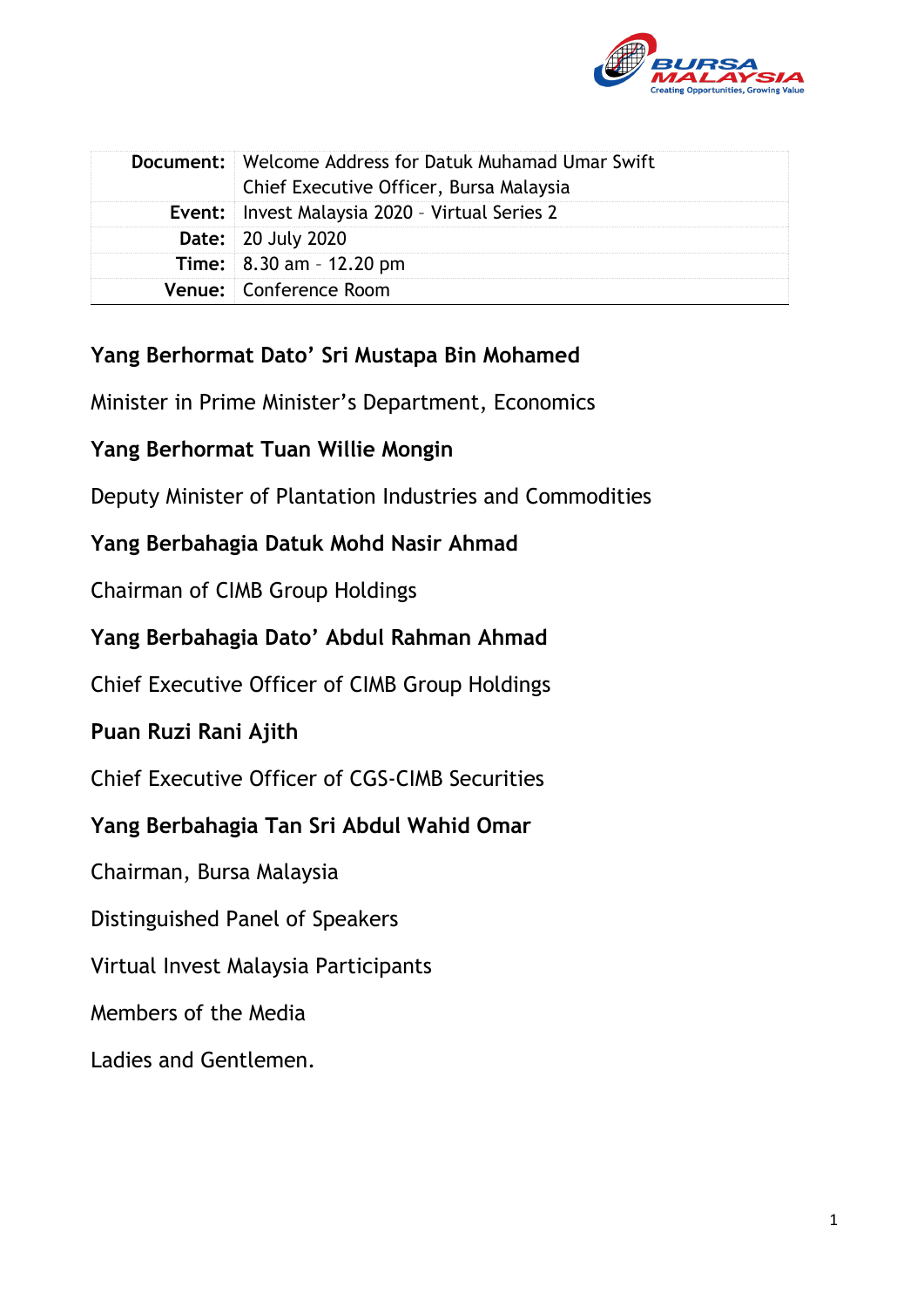

- 1. Good morning and welcome to the Second Virtual Edition of our 16th Annual, Invest Malaysia, Capital Market Conversation.
- 2. Let me begin by expressing our heartfelt appreciation to Yang Berhormat Dato' Sri Mustapa Mohamed, Minister in the Prime Minister's Department, Economics, for accepting to be our keynote speaker.
- 3. Our gratitude to our partner, CGS-CIMB, for jointly organising the event with us.
- 4. Today, our speakers will raise the bar on pertinent conversations, broadcasted to over 1,000 institutional clients and corporates logged in from around the world. This event is also live-streamed through the Bursa Marketplace Facebook page.
- 5. Since its launch in 2004, Invest Malaysia has become an open and transparent capital market platform to discuss, dialogue and debate measures and actions needed to ensure the robustness and resiliency of our marketplace.
- 6. This year's theme, "Recover, Advance, Sustain" will carry forward this tradition, aiming to address the steps being taken to recover from this Covid-19 health care crisis and the advances forward we must take to ensure the long-term sustainability of our marketplace.
- 7. Invest Malaysia Virtual Series 1 was themed Economic Recovery: Policies and Opportunities. Today, we will reflect the growing recognition in three of Malaysia's growth engines. They are the **Infrastructure, Palm Oil and the Rubber Gloves** sectors. We look to understand the government's approach to revive deferred high-impact infrastructure projects, as well as facilitate growth in the palm oil and rubber glove sectors in view of their importance to drive Malaysian exports.
- 8. The revival of mega-infrastructure projects to boost the construction sector could potentially be part of the overall economic recovery strategy that can power Malaysia's economic growth. The construction sector is broadly interlinked with over 140 subsectors. Its multiplier effects on other industries is a key supporting component for boosting GDP.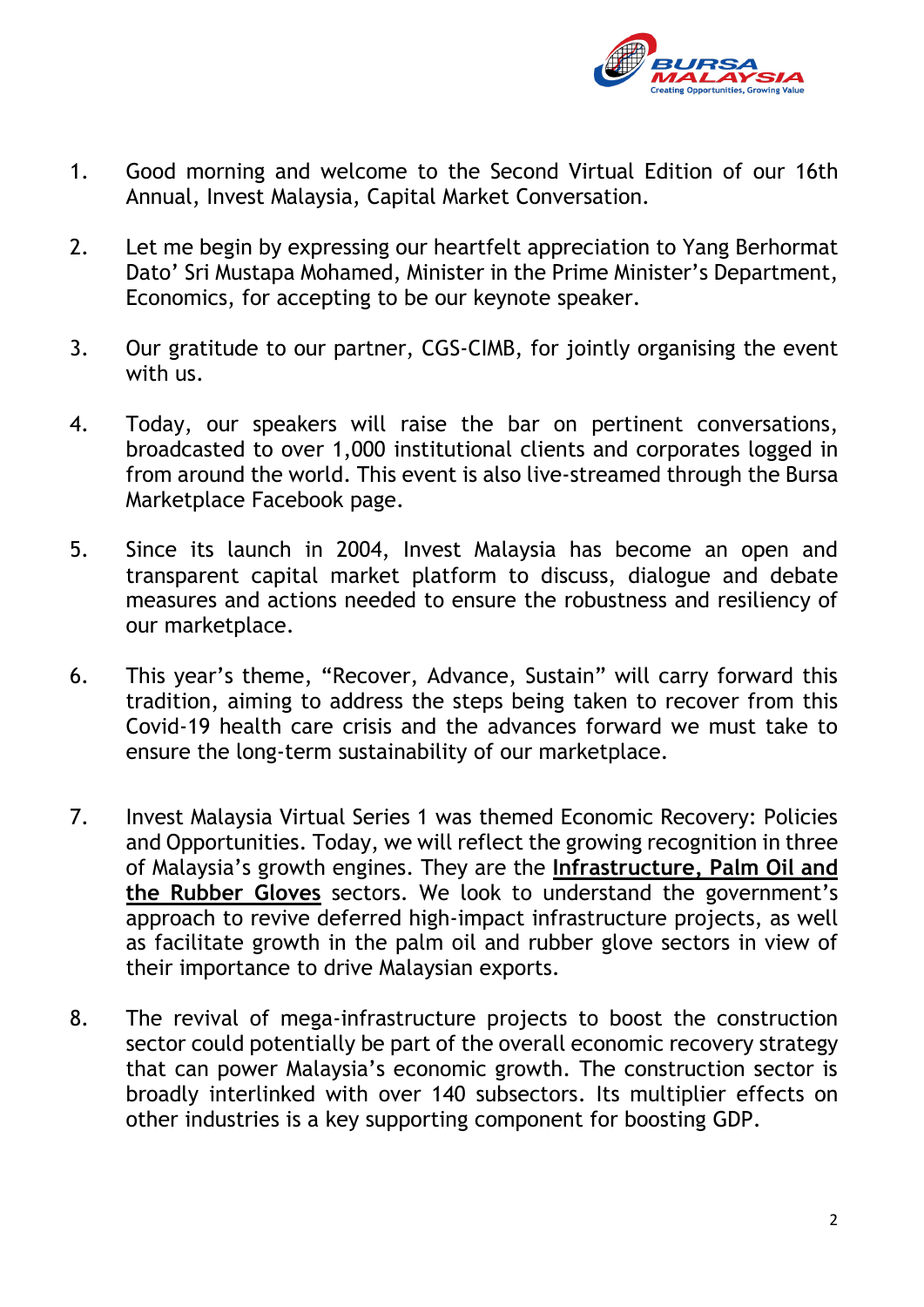

- 9. Malaysia is one of the world leaders in the Palm Oil industry with a 26% market share of world palm oil production, second only to Indonesia. Palm oil is the most widely consumed vegetable oil with nearly one third of the total edible oils market.
- 10. According to World Bank data, Malaysia is the most forested emerging market amongst the world's Top 100 economies with 67.6% of land covered by forest. A study by AOCS.org shows that oil palm trees are also 6-10 times more efficient at producing oil than temperate oilseed crops such as rapeseed, soybean, olive and sunflower. It is also worth noting that our four largest palm oil plantation operators, IOI, Genting Plantations, Sime Darby Plantation and Kuala Lumpur Kepong have attained acceptance to the ESG validating Index.
- 11. I believe Malaysia is in a strong, sustainable position for doing the right things. The renewed commitment to the B20 biodiesel policy will have the potential of bringing the palm oil industry back to its glory days.
- 12. Finally, the rubber gloves industry has been a key beneficiary of COVID-19. Recognised as the global leader, Malaysia supplies 67% of medical gloves to the world.
- 13. In 2019, global demand for rubber gloves was 263 billion pieces. This is expected to grow by 25% in 2020 to 330 billion pieces.
- 14. Moving forward, the industry is poised to experience elevated long-term growth as a result of heightened awareness of personal hygiene and to meet the growing need of the healthcare industry around the world.

Ladies and Gentlemen,

- 15. Malaysia has proven that it can move swiftly and in tandem to address the challenges COVID-19 posed to the health of all Malaysians and those residing in our country.
- 16. But stabilising the economy and providing a path forward for our country's businesses to sustain operations is almost equally paramount to put us on the right path towards a full recovery.
- 17. Our Finance Minister, just two weeks ago at the first instalment of Invest Malaysia, clearly defined the three stimulus measures implemented to keep the economy rolling forward.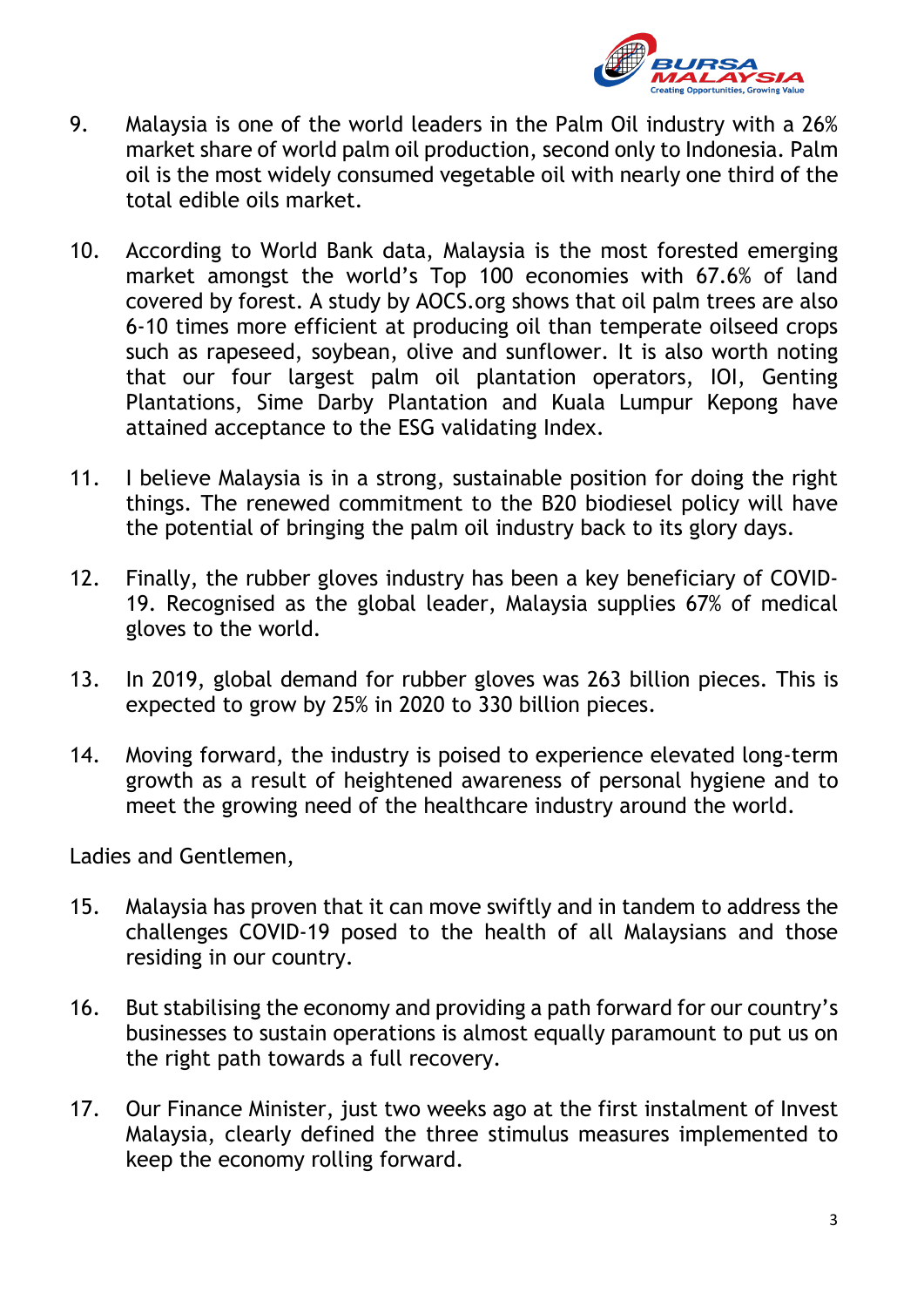

18. Today, we look forward to hearing from YB Dato' Sri Mustapa the government's plans that will lay out the longer-term economic programs to guide our direction forward.

Ladies and Gentlemen:

- 19. At Bursa Malaysia, we have been steadfast in our intent to ensure the continued and reliable access to the Malaysian capital market for immediate and long-term market confidence during these uncertain times.
- 20. Our capital market has remained resilient as we continue to take a prudent approach to ensure continued stability. Our benchmark index has recovered to pre-COVID-19 levels
- 21. Indeed we have a strong base on which to talk about a sustainable road ahead. In 2007, Bursa Malaysia took a bold step forward to drive an ASEAN leading sustainability agenda into our marketplace by mandating CSR reporting for PLCs.
- 22. We reached another key milestone to our sustainability journey in 2014 when the Exchange introduced the first exchange-driven FTSE4Good ESG index.
- 23. The hurdle for entry to the index is a high bar, but I am proud to say we now have 73 companies listed on Bursa Malaysia that have met the globally benchmarked ESG criteria. A very impressive accomplishment.
- 24. That should be a loud wake-up call to all our PLC CEOs, CFOs, and their boards as the drive towards sustainability are ramping up fast.
- 25. We need to demand more from our Boards and management teams to deliver corporate returns to retake our role in the world as a leading emerging marketplace that does it right, delivering sustainability-minded and substantive returns to shareholders.